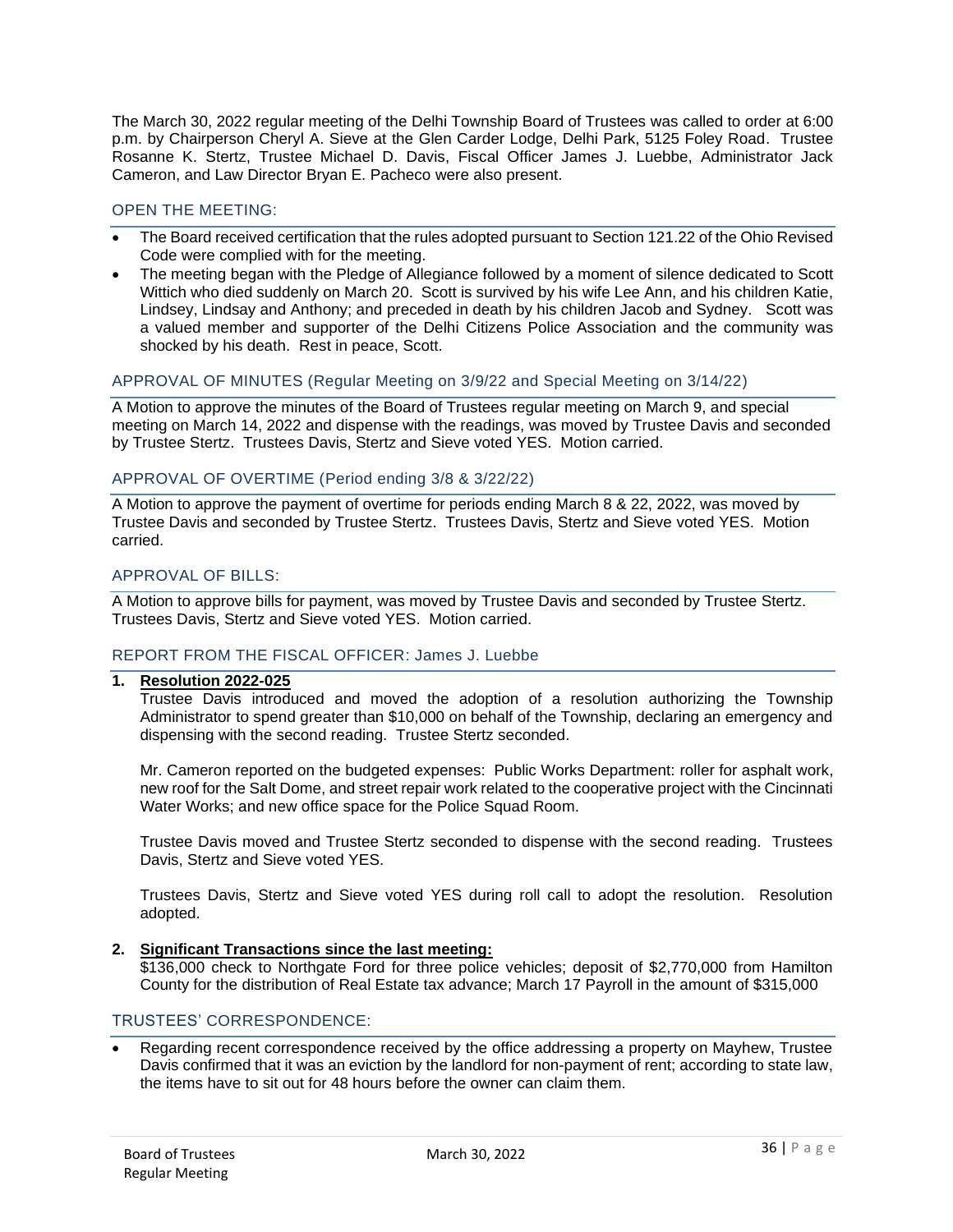- Addressing complaints that people post on social forums, Trustee Stertz reminded everyone that the best way to resolve issues is to contact the Township with your concerns.
- Trustee Sieve recognized Police Officers Tyler Steimle and Kyle Vennemeier for being recognized with letters of commendation from the Green Township Police Department for their mutual aid assistance in a recent double homicide on Sydney Road.
- Trustee Sieve thanked everyone who submitted correspondence regarding recent issues.

SPECIAL PRESENTATION: Pickleball Courts & Dog Park Possible Locations Discussion: Presented by Assistant Administrator Greg DeLong and Director of Park Operations Randy Supe

Mr. DeLong shared the locations being recommended for the new park activities, including Delhi Park, Rapid Run Road, and Hillside property, located at Hillside and Cleves Warsaw (locations ranked on location, accessibility, water, parking, and also adjacent uses).

He identified the following locations in Delhi Park suggested for the dog park: D1 – Foley Road entrance; D2 - Floral Paradise Gardens; D3 - south side of Clearview Lake; D4 - wooded area at Floral Paradise Gardens; D5 - Field #9.

Additional information shared:

- Mr. Supe identified flooding/drainage issues at Field 9.
- Appropriate size for a dog park approx. 1 acre with 5' fencing sub-divided into larger and smaller parks with accessibility to water.
- Estimated cost of \$55,000 to install fencing for the dog park.
- Pros and cons of the Rapid Run Road locations, broken into three zones, and the Hillside property.

In response to Trustee Davis' question regarding the cost of the fencing for the dog park, Mr. DeLong confirmed that the estimate includes fencing around the perimeter and inside the park.

Mr. DeLong shared the locations being recommended for the pickleball courts: P1 - Foley Road; P2 - Floral Paradise Gardens (location across the drive to the north from the garden itself); P3 - area to the south of Clearview Lake; P4 – using the existing tennis courts and repurposing them; P5 – area outside of Field #9.

Additional details shared:

- Identification of some grading issues.
- Proximity to the playground equipment and restrooms.
- Benefits of the Hillside location.
- Court dimensions: 22' x 40' with 7' between each.
- Location being considered adjacent to Floral Paradise Gardens, and the need for off-street parking if there would be an event at the Gazebo or the shelter.
- Staff can do the pre-grading / asphalt would be contracted out.
- Cost of \$5,700 per court to install the posts for the 4' fencing.
- Surveillance is not available at the Floral Paradise location.
- Anticipate project installation delays due to the supply chain issues.

Trustee Davis stated that his preferred locations for pickleball would be the Foley Road entrance, and P3 would be his second choice; Floral Paradise Gardens for the dog park; also suggesting that both activities would be nice at the Foley Road entrance provided there would be enough room. He communicated that he is not a fan of the Hillside and Rapid Run locations for the dog park, and expressed concerns about putting the pickleball courts at the tennis courts, as well as the dog park being too close to the duck and geese population at the lake.

Mr. DeLong communicated a concern that they would need to add parking at the entrance on Foley Road if both activities would be at that location.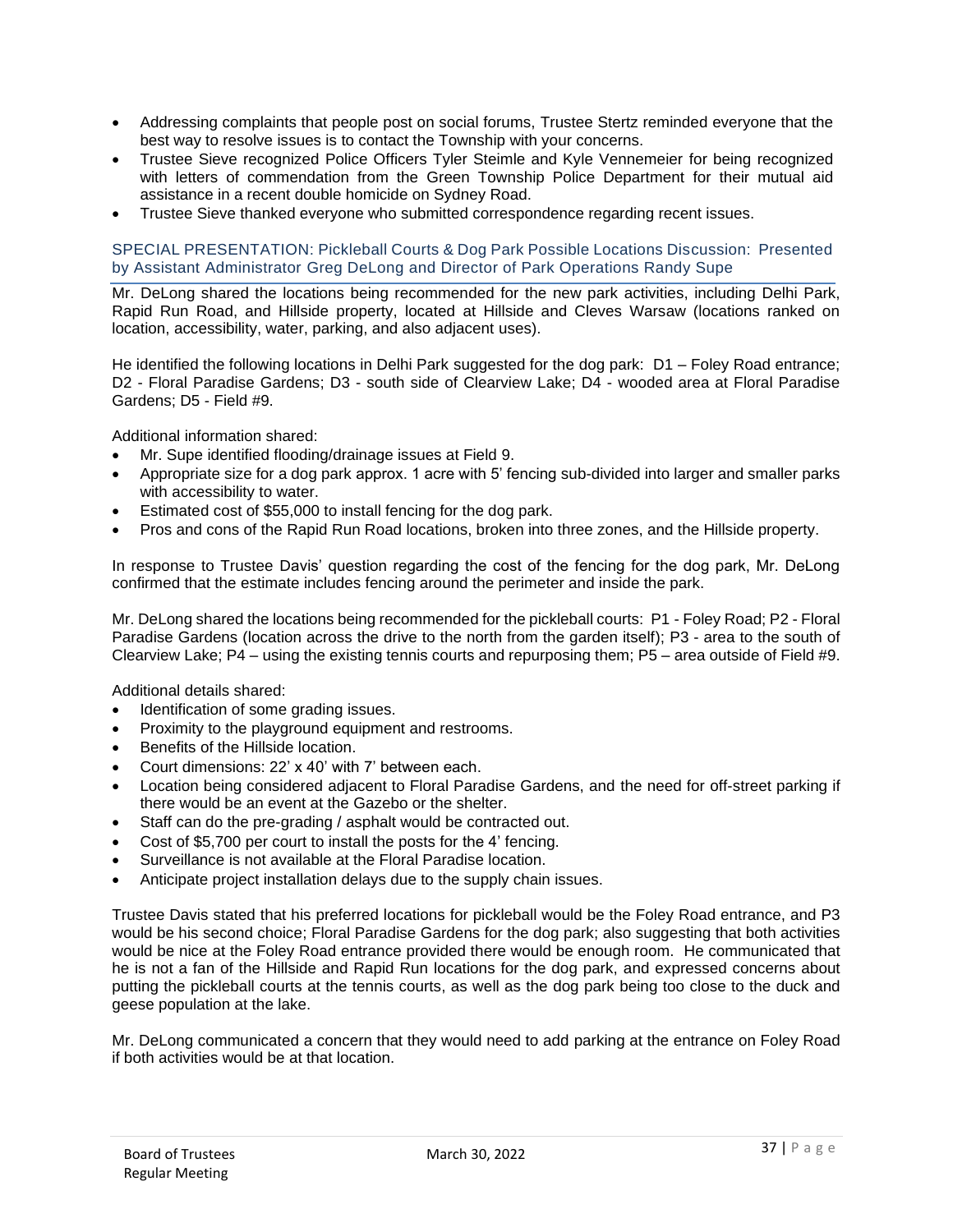Trustee Stertz communicated her preferred locations for the dog park: 1<sup>st</sup> choice, Rapid Run and 2<sup>nd</sup> choice, the Foley Road entrance; and pickleball at Floral Paradise Gardens (P2). She stated her concerns about the properties that would be shaded and could become muddy, and a problem with duck and geese droppings if either one of the activities would be adjacent to the lake.

Trustee Sieve communicated her preferences: dog park, location D4; and pickleball, P2. She expressed her desire to keep the greenspace at the Foley Road entrance, and reasons for her preferred locations because they are within close proximity to the new playground and restrooms.

Trustee Sieve commented on the complexity of designing a dog park and pickleball courts. She suggested that Mr. DeLong have a conversation with a resident who works for the Cincinnati Recreation Commission for some advice related to adding pickleball courts.

## FIRE DEPARTMENT: Chief Doug Campbell

#### **1. Hiring Recommendation**

A Motion to Approve the hiring of Daniel C.H. Watkins as Part-Time Firefighter/EMT in the Fire Department at the rate per the collective bargaining agreement with the Delhi Firefighters Association upon successful completion of the voice stress analyzer, pre-employment physical, drug testing, and background check effective on March 30, 2022, was moved by Trustee Davis and seconded by Trustee Stertz. Trustees Davis, Stertz and Sieve voted YES. Motion carried.

## **2. Emergency Operations Plan**

Chief Campbell presented the Board with draft emergency operations plan for review. He reported that having a good plan in place provides opportunities for federal and state funding in the event we would experience an emergency in our community, adding that it is a formal document that would need to be approved by the Board and filed with the Emergency Management Agency. In addition, they have started working on a Continuity and Operations Plan that would outline how the Township would operate internally during a disaster and recovery.

Chief Campbell addressed questions from the Board.

#### **3. 30 Years of Service Recognition – Robert (Bruce) Palmer**

Bruce started with the department as a Fire Cadet in 1991 and was trained to serve in a part-time capacity until he transitioned to full-time in 2001. In honor of his achievement, he was presented with a service award privately and declined public recognition.

## PARKS & RECREATION: Assistant Administrator Greg DeLong

- Working on an update to the park rules and regulations.
- Cameras are installed at the park and fully operational.
- The new playground is very busy.
- Conducted a meeting of the Floral Paradise Gardens volunteer program this morning. They will continue to look for volunteers to work at the gardens.
- Accepting applications for the Park Seasonal Worker.
- The Park Resource Officer will start patrolling on April 1<sup>st</sup>.

#### POLICE DEPARTMENT: Chief Howarth

## **1. Hiring Recommendation**

A Motion to Approve the hiring of Maria Kara Vennemeier as Police Officer in the Police Department at the second-year rate per the collective bargaining agreement with the Delhi Police Association upon successful completion of the background investigation, psychological testing, pre-employment physical, and drug testing effective on March 30, 2022, was moved by Trustee Davis and seconded by Trustee Stertz. Trustees Davis, Stertz and Sieve voted YES. Motion carried.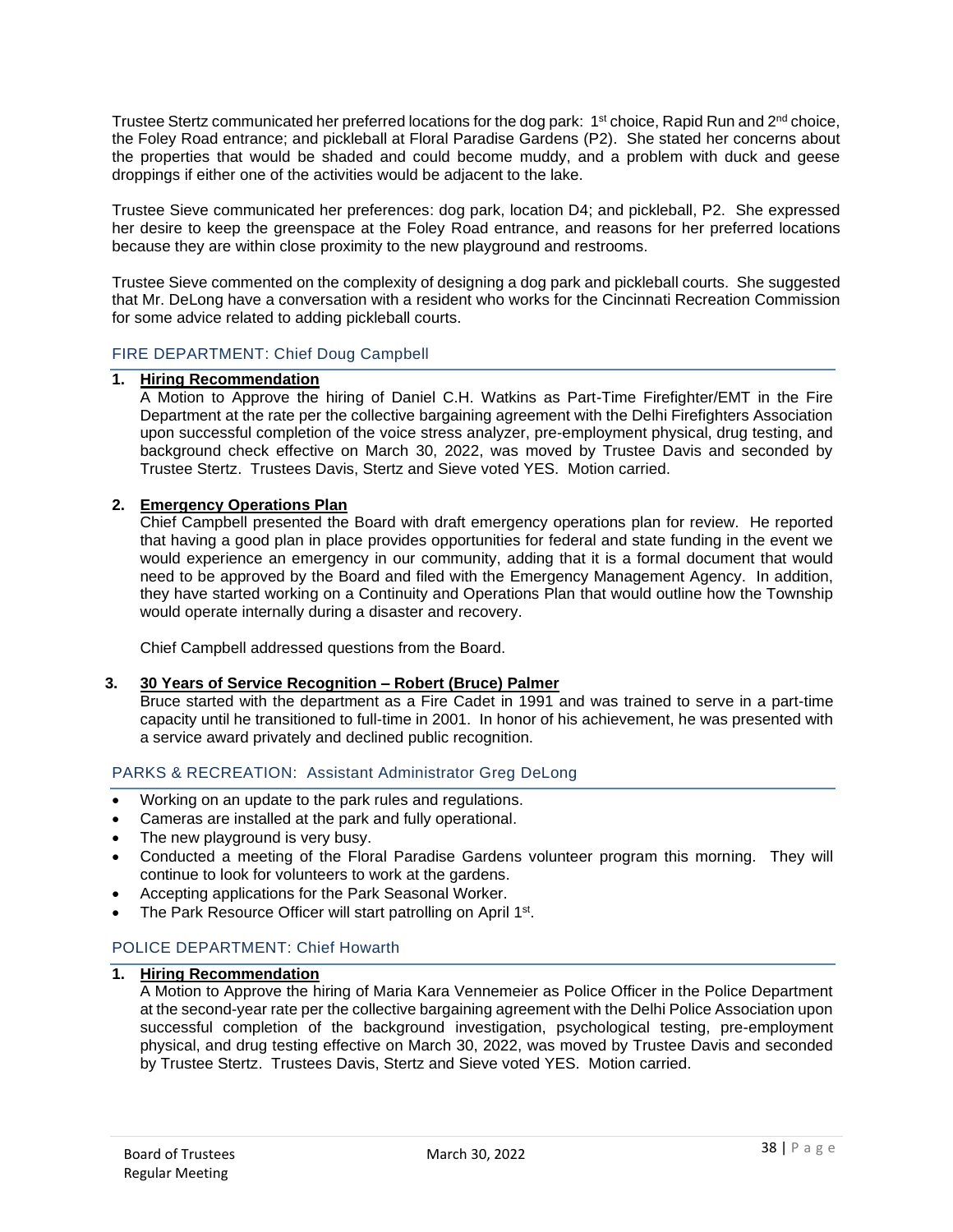- Chief Howarth stated that Kara is coming to Delhi with experience from her previous employer, the Middletown Police Department. She and her brother Kyle will be the department's first sibling duo working for the department.
- He thanked Chief Campbell and Captain Helmes for their work to complete the draft for the emergency operations plan.

# PUBLIC WORKS DEPARTMENT: Director Ron Ripperger

**1. Hamilton County Storm Water District Service Level Recommendation**

A Motion to Approve the service level fees for the Hamilton County Storm Water District for 2022, was moved by Trustee Davis and seconded by Trustee Stertz. Trustees Davis, Stertz and Sieve voted YES. Motion carried.

Mr. Ripperger reported, this is a mandate of the EPA for local jurisdictions to make compliance.

## ADMINISTRATION: Administrator Cameron

- Elevator repair work at Administration Building is tentatively scheduled to start the second week of April.
- Delhi Towne Square infrastructure pipes for underground stormwater detention are being assembled on the property.

# COMMUNITY DEVELOPMENT: Director Greg DeLong

# **1. Motion to Set Public Hearing for Case ZC2021-04**

A Motion to set Public Hearing for Case ZC2021-04 on Monday, April 25, 2022 at Rapid Run Middle School, 6345 Rapid Run Road, at 6:00 p.m., was moved by Trustee Davis and seconded by Trustee Stertz. Trustees Davis, Stertz and Sieve voted YES. Motion carried.

- Law Director Pacheco commented on the background of the original public hearing held on March 14 to hear a presentation on the requested zone change from the applicant/developer and to allow time for public comment. At the conclusion of the hearing, the Board moved to delay their decision and continue the public hearing, suggesting the date of March 31. Since that time, the Board received a request from the applicant/developer for additional time to prepare for the hearing and response to move the hearing to April 25, for the benefit of all involved.
- In response to correspondence received by the office that the Board is giving more favor to the applicant/developer (time to present their case), Law Director Pacheco wanted to clarify that the applicant/developer is provided an opportunity to present his case at a public hearing with no time limit (based on state law addressing hearing requirements), as compared to the residents, of which time to speak would fall under the category of public comment (a predetermined amount of time of three minutes). In addition, he confirmed that the final decision-making is vested in the Board of Trustees, and the role of the Zoning Commission is to present their recommendation to the Board.
- Trustee Sieve confirmed that the reasons the Zoning Commission voted No, are the same concerns communicated by the Trustees and the residents, of which will be addressed at the hearing on April 25.

#### **2. Resolution 2022-026**

Trustee Davis introduced and moved the adoption of a resolution certifying abatement expenses at 4819 Mayhew Avenue to the County Auditor for assessment, declaring an emergency, and dispensing with the second reading. Trustee Stertz seconded.

Mr. DeLong reported, the total cost of the abatement of \$560 will be assessed to the property owner's tax bill.

Trustee Davis moved and Trustee Stertz seconded to dispense with the second reading. Trustees Davis, Stertz and Sieve voted YES.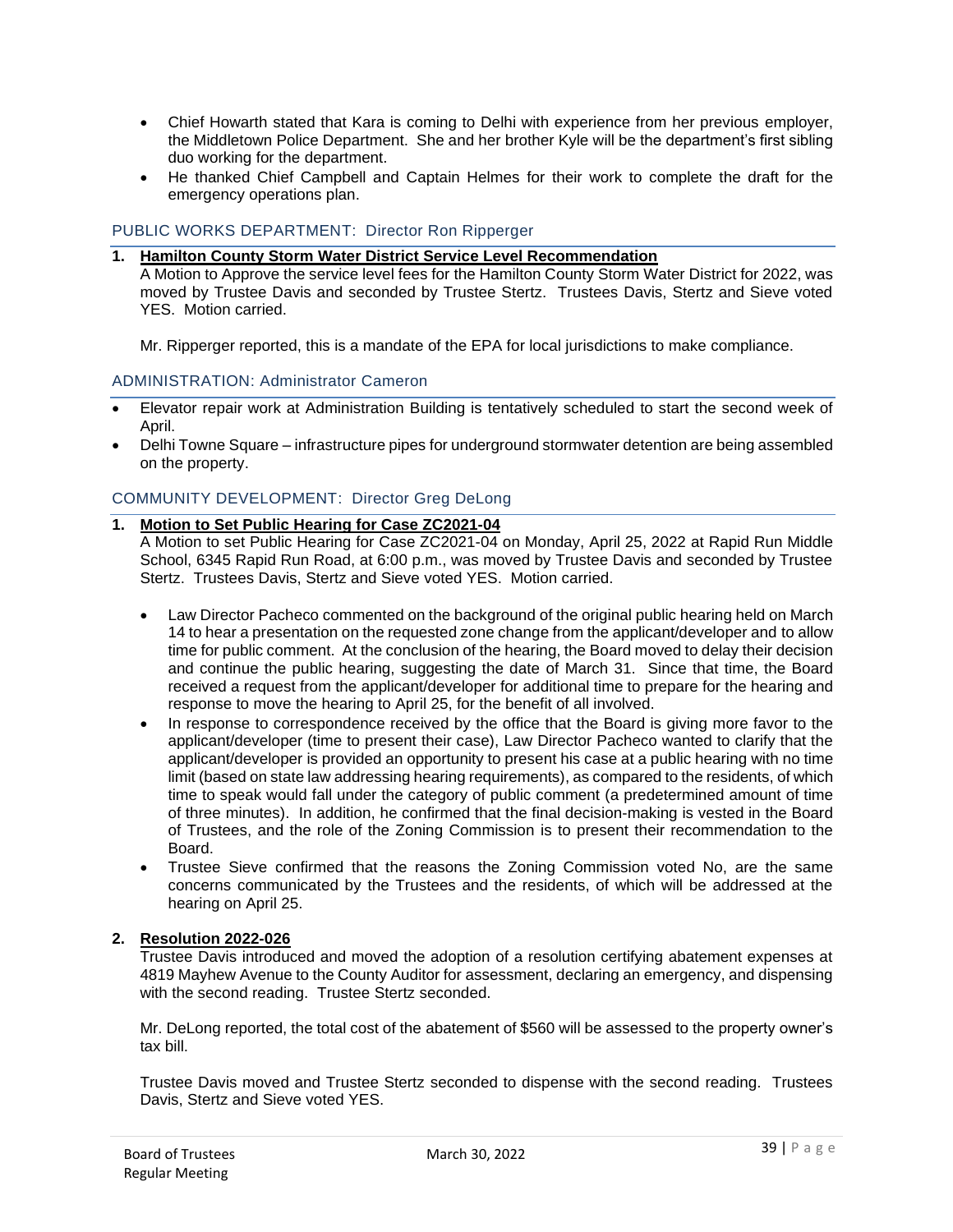Trustees Davis, Stertz and Sieve voted YES during roll call to adopt the resolution. Resolution adopted.

#### **3. Resolution 2022-027**

Trustee Davis introduced and moved the adoption of a resolution declaring nuisance for accumulated debris at 435 Vaughn Road, declaring an emergency and dispensing with the second reading. Trustee Stertz seconded.

Mr. DeLong stated, regarding resolutions 27 through 32, there has been an attempt by some of the property owners to clean up the violation, however, they were still found to be in violation as of this morning during the follow up inspections.

Mr. DeLong informed the Board that the property owner will have another 7 days to make compliance.

Law Director Pacheco confirmed that the Township goes above their duties when addressing violations and the nuisance abatement violation process, at this point in the process giving the property owner another 7 days to correct the violations. He added that the ultimate goal is to achieve compliance, and not for the Township to perform the abatement and submit to the Auditor the cost of the abatement as an assessment on their property taxes.

Trustee Davis moved and Trustee Stertz seconded to dispense with the second reading. Trustees Davis, Stertz and Sieve voted YES.

Trustees Davis, Stertz and Sieve voted YES during roll call to adopt the resolution. Resolution adopted.

#### **4. Resolution 2022-028**

Trustee Davis introduced and moved the adoption of a resolution declaring nuisance for accumulated debris at 580 Orchardview Lane, declaring an emergency and dispensing with the second reading. Trustee Stertz seconded.

Trustee Davis moved and Trustee Stertz seconded to dispense with the second reading. Trustees Davis, Stertz and Sieve voted YES.

Trustees Davis, Stertz and Sieve voted YES during roll call to adopt the resolution. Resolution adopted.

#### **5. Resolution 2022-029**

Trustee Davis introduced and moved the adoption of a resolution declaring nuisance for accumulated debris at 4940 Delhi Pike, declaring an emergency and dispensing with the second reading. Trustee Stertz seconded.

Mr. DeLong confirmed the location to be behind the old Central Hardware.

Trustee Davis moved and Trustee Stertz seconded to dispense with the second reading. Trustees Davis, Stertz and Sieve voted YES.

Trustees Davis, Stertz and Sieve voted YES during roll call to adopt the resolution. Resolution adopted.

#### **6. Resolution 2022-030**

Trustee Davis introduced and moved the adoption of a resolution declaring nuisance for accumulated debris at 4958 Delhi Pike, declaring an emergency and dispensing with the second reading. Trustee Stertz seconded.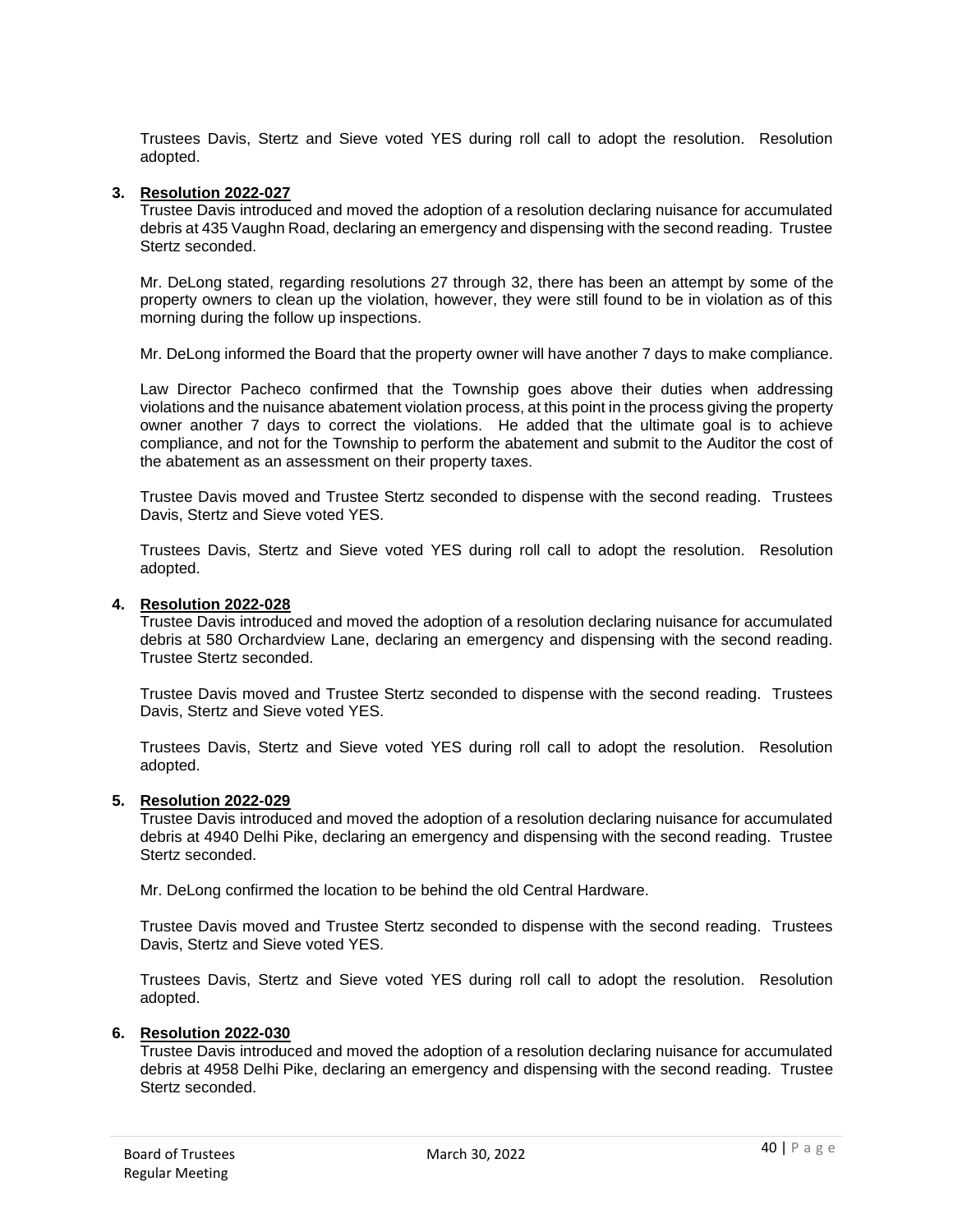Mr. DeLong confirmed the location to be behind Dollar General next to the Central Hardware. Trustee Davis moved and Trustee Stertz seconded to dispense with the second reading. Trustees Davis, Stertz and Sieve voted YES.

Trustees Davis, Stertz and Sieve voted YES during roll call to adopt the resolution. Resolution adopted.

#### **7. Resolution 2022-031**

Trustee Davis introduced and moved the adoption of a resolution declaring nuisance for accumulated debris at 5335 Foley Road, declaring an emergency and dispensing with the second reading. Trustee Stertz seconded.

Trustee Davis moved and Trustee Stertz seconded to dispense with the second reading. Trustees Davis, Stertz and Sieve voted YES.

Mr. DeLong confirmed that the house is owner occupied.

Trustees Davis, Stertz and Sieve voted YES during roll call to adopt the resolution. Resolution adopted.

## **8. Resolution 2022-032**

Trustee Davis introduced and moved the adoption of a resolution declaring nuisance for accumulated debris at 6434 Mapleton Avenue, declaring an emergency and dispensing with the second reading. Trustee Stertz seconded.

Mr. DeLong confirmed that the property is a repeat violation.

Trustee Davis moved and Trustee Stertz seconded to dispense with the second reading. Trustees Davis, Stertz and Sieve voted YES.

Trustees Davis, Stertz and Sieve voted YES during roll call to adopt the resolution. Resolution adopted.

# PUBLIC COMMENTS: Not Applicable.

# ANNOUNCEMENT OF COMMUNITY EVENTS:

- 1. Easter Egg Hunt hosted by the Delhi Business Association on Saturday, April 9<sup>th</sup> at Delhi Park.
- 2. Delhi Spring Craft & Vendor Show hosted by Delhi Parks Dept. on Saturday, April 9th.
- 3. Delhi Historical Society program: Lee Witterstaetter The Westside Natural presented on Monday, April 11.
- 4. Friday Night Rewined, featuring a special showing of the movie "The Princess Bride" on Friday, April 22.
- 5. Community Blood Drive hosted by the St. Dominic Knights of Columbus on Friday, May 6.
- 6. Clean Up Delhi Day will be on Saturday, May 7 at the Delhi Senior Community Center parking lot.
- 7. Paper Shredding event sponsored by the Delhi Business Association on Saturday, May 7 C.O. Harrison School.
- 8. Announcement of Delhi Parks & Recreation Summer Concert Series:
	- June  $16<sup>th</sup>$  Bad Habit
	- July 21<sup>st</sup> The Tillers
	- August  $18<sup>th</sup>$  Forever Diamond
	- September  $15<sup>th</sup>$  Danny Frazier Band